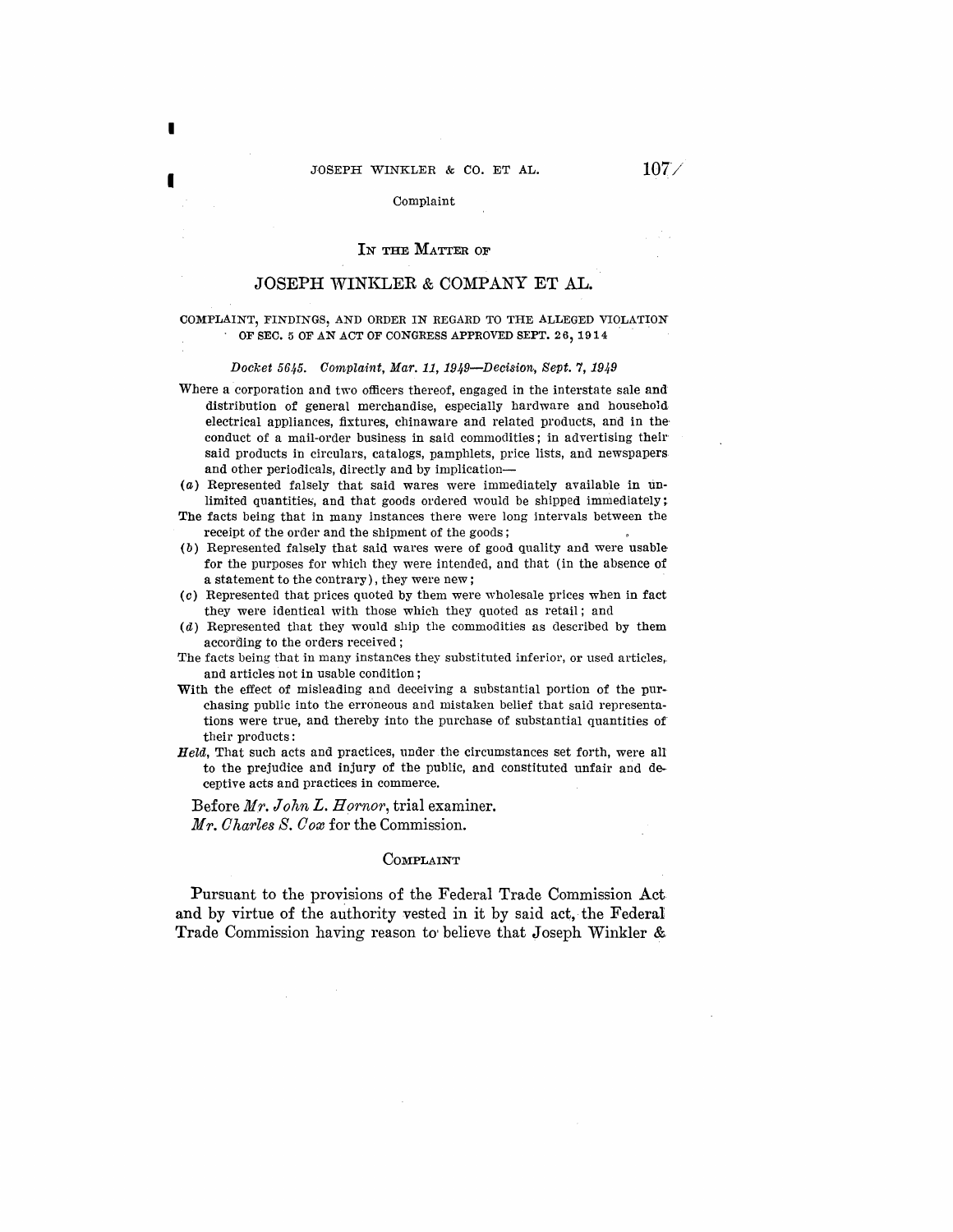# Complaint 46 F. T. C.

Co., a corporation, Jack Winkler and Jules Winkler, individually and as officers of Joseph Winkler & Co., hereinafter referred to as the respondents, have violated the provisions of said act, and it appearing to the Commission that a proceeding by it in respect thereof would be in the public interest hereby issues its complaint, stating its charges in that respect as follows :

PARAGRAPH 1. Joseph Winkler & Co. is a corporation organized and existing under and by virtue of the laws of the State of Illinois, with its princjpal office and place of business located at 671 North Clark Street, Chicago, Ill. Respondents, Jack Winkler and Jules Winkler, are individuals and officers of the respondent Joseph Winkler & Co., a corporation, and formulate, dictate, direct, and control the policies, acts, and practices of said Joseph Winkler & Co., a corporation, particularly in respect to the acts and practices herein alleged; they also have their offices at 671 North Clark Street, Chicago, Ill.

PAR. 2. Respondents are now and for more than 5 years last past have been engaged in the sale and distribution of general merchandise and especially hardware and household electrical appliances, fixtures, chinaware, and related products, and conduct a mail-order business in said commodities at said location.

In the course and conduct of their business, the respondents have caused their said products, when sold, to be transported from their place of business in the State of Illinois to purchasers thereof located in various other States of the United States and in the District of Columbia. Respondents maintain, and have maintained, a course of trade in said products in commerce among and between the various States of the United States and in the District of Columbia. Respondents' volume of trade in such commerce has been substantial

PAR. 3. In the course and conduct of their business respondents have made false and deceptive statements and claims concerning their wares by means of circulars, catalogs, pamphlets, price lists, and advertisements in newspapers and other periodicals, including, but not limited to, an advertisement in Screenland magazine, issue of May 1946, a circular entitled "Winkler's Special Edition" and described as "Catalog 246," a circular entitled "Winkler's Special Edition" and described as "Catalog 147."

Among and typical of the statements and claims so made by respondents are the following: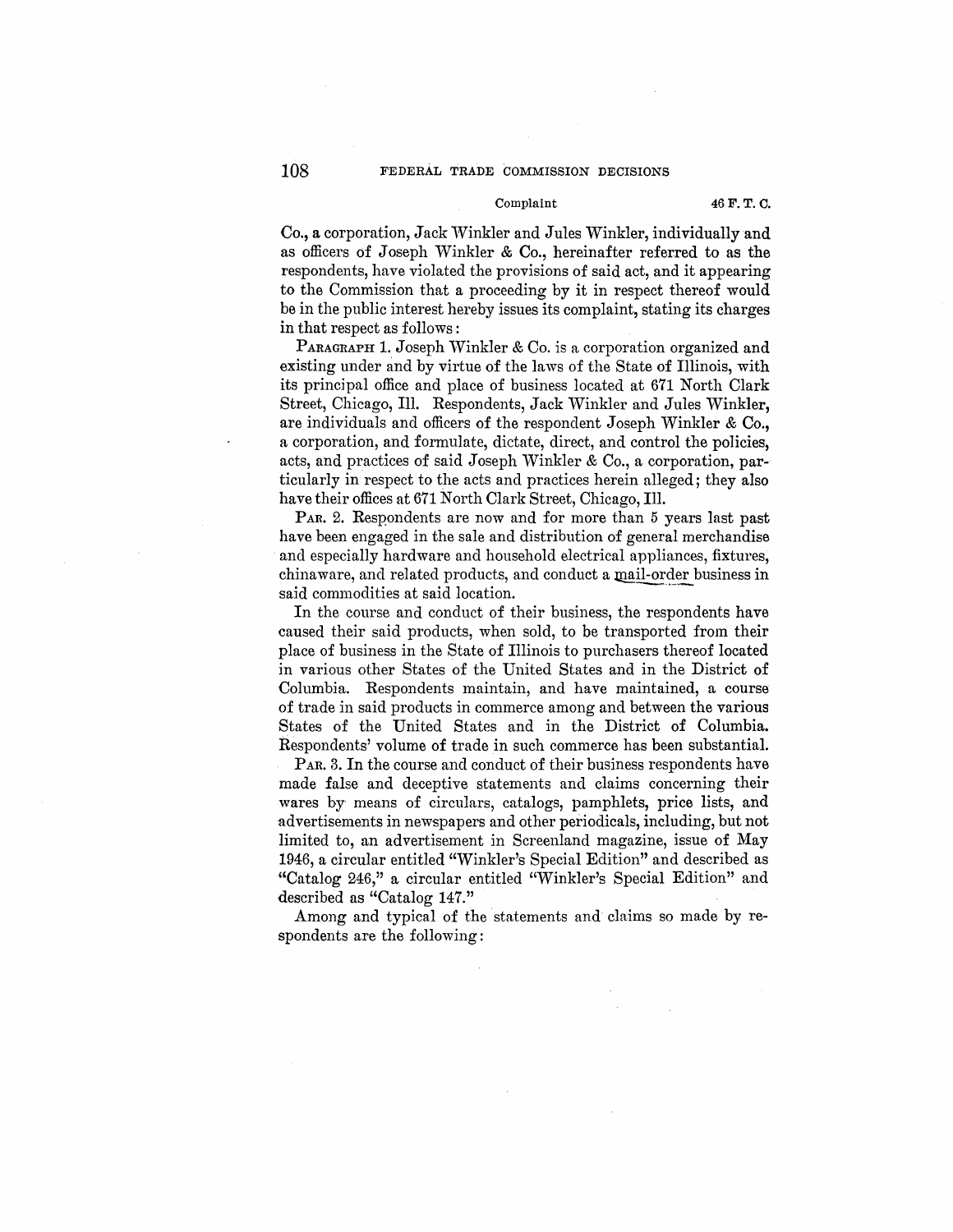# 107 Complaint

# AVAILABLE FOR IMMEDIATE DELIVERY

{Drawing of a Radio) Radios-5 Tube A. C. and D. 0. 28.95 and 38.95

Automatic Electric

# (Drawing of Electric Hand IRON)

**PLAIN** Electric Irons 4.95 and 5.90

6.95 and 8.95

.(Drawing of Electric Electric Curling Irons Curling Iron)

Electric Toasters

4.45 and 7.95

Electric Ccokers-2 burner (Picture of an Electric Toaster) 6.95 and 8.95

#### Enclose deposit with order-balance 0. 0. **D.**

:Send 3¢ stamp for illustrated catalog listing over 600 bard-to-get items-Electric appliances. Cooking utensils, Hardware, etc.

> Joseph Winkler & Co. 671 N. Clark St., Dept. C-4, Chicago 10, Ill.

#### WINKLER'S SPECIAL EDITION

-Many Everyday Needs Now Available-Catalog 246 Joseph Winkler Retail only 671 North Clark Street, Chicago, Illinois.

# **WINKLER'S** SPECIAL EDITION

Electrical Goods Plumbing supplies Hardware Silverware Chinaware Cooking Utensils And many other everyday ueeds at reduced prices. Catalog 147 Joseph Winkler Wholesale Distributors of General Merchandise 671 North Clark Street, Chicago, Illinois.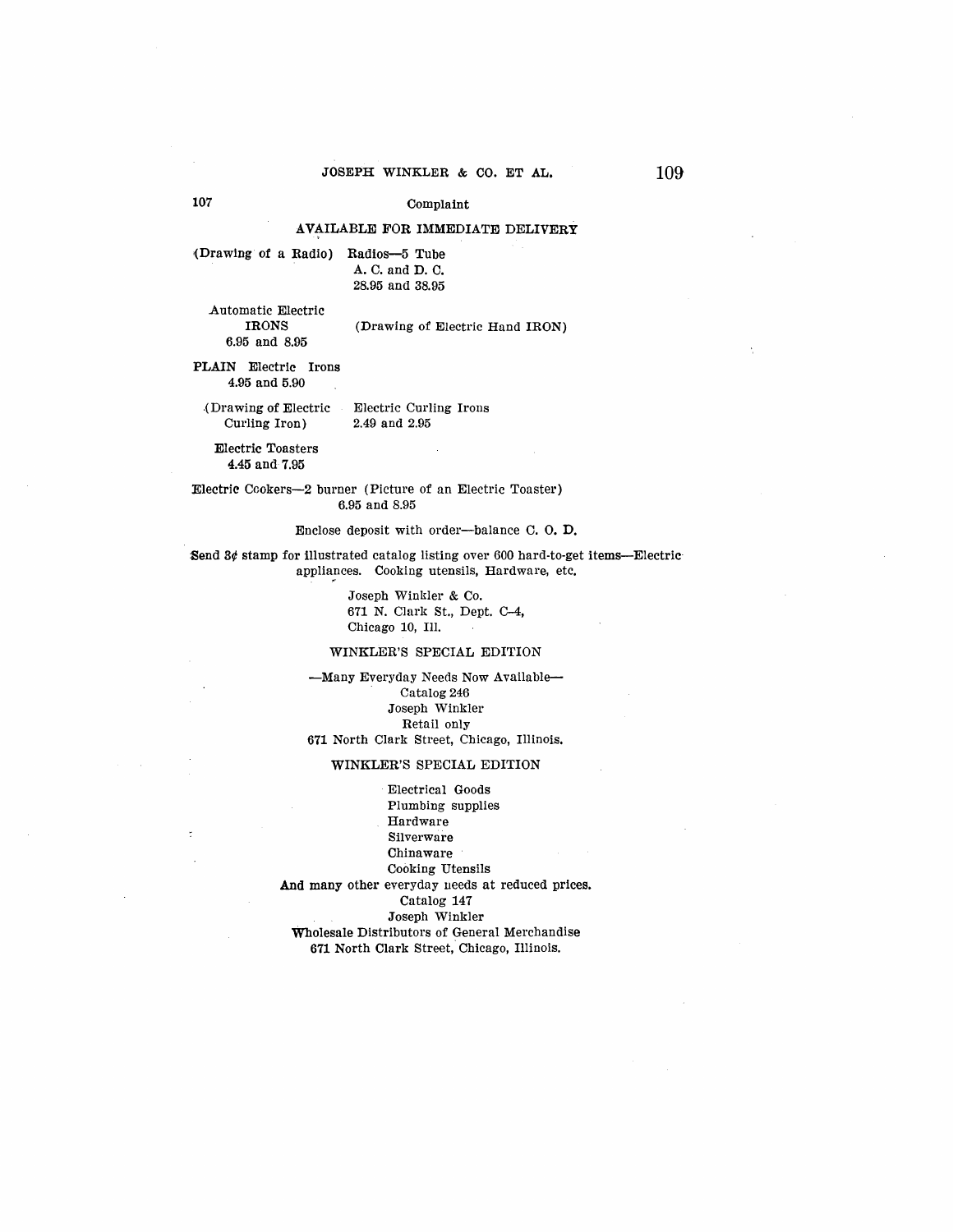#### Complaint **46F. T; C.**

In the said circulars, catalogs, pamphlets, price lists and advertise $ments$  respondents have described the wares offered for sale, their kind and quality, and the terms and conditions upon which they can be obtained.

*PAR.* 4. Through the use of the statements and claims hereinabove set forth, and others similar thereto not specifically set forth herein, respondents have represented, directly and by implication that the said wares are immediately available in unlimited quantities; that goods ordered will be shipped immediately; that respondents' wares are of good quality and are usable for the purposes for which they are intended; that the goods are new in the absence of a statement to the contrary; that the prices quoted by respondents are wholesale prices, and that respondents will ship the commodities as described by  $\,$  respondents according to the orders received. contrary; that the prices quoted by respondents are wholesale prices,

PAR. 5. In truth and in fact the said representations were false and deceptive. Respondents did not have the said goods available in unlimited quantities, or for immediate delivery. In many instances there were long intervals between the receipt of the order and the shipment of the goods ordered. Many of the articles described by respondents were not of good quality, many were not usable for the intended purposes, and some were not new, although this was not disclosed. In many instances respondents have not shipped the goods as described by them, and as ordered, but have substituted other,. inferior, or used articles and articles not in usable condition. The prices quoted by respondents as wholesale prices were not wholesale prices but identical with prices which they quoted as retail prices.

*PAR.*  6. The aforesaid false and deceptive representations and claims of respondents in connection with the sale and offering for sale of their products in commerce have had the tendency and capacity to and did mislead and deceive a substantial portion of the purchasing public into the erroneous and mistaken belief that said representationswere true and into the purchase of substantial quantities of respondents' products in commerce because of said erroneous and mistaken belief.

PAR. 7. The aforesaid acts and practices of the respondents as herein alleged are all to the prejudice and injury of the public and constitute unfair and deceptive acts and practices in commerce within the intent and meaning of the Federal Trade Commission Act.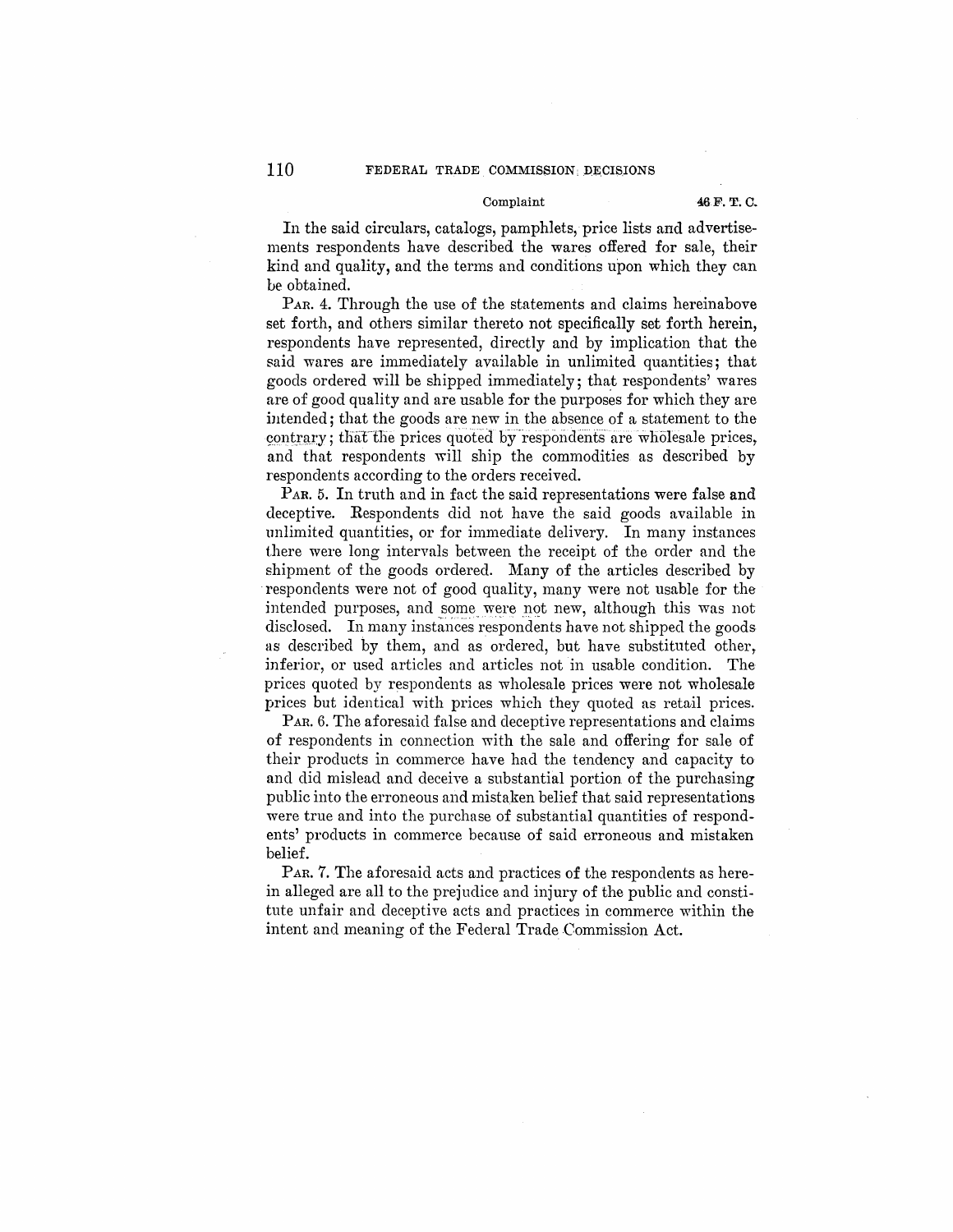#### 107 Findings

# REPORT, FINDINGS AS TO THE FACTS, AND ORDER

Pursuant to the provisions of the Federal Trade Commission Act, the Federal Trade Commission on March 11, 1949, issued and subsequently served its complaint in this proceeding upon the respondents, Joseph Winkler & Co., a corporation, and Jack Winkler and Jules Winkler, individually and as officers of Joseph Winkler & Co., charging said respondents with the use of unfair and deceptive acts and practices in commerce in violation of the provisions of that act. On .June 13, 1949, the respondents filed their answer, in which answer they admitted all of the material allegations of fact set forth in said complaint and waived all intervening procedure and further hearings as to said facts. Thereafter, the proceeding regularly came on for final hearing before the Commission upon the complaint and the answer thereto; and the Commission, having duly considered the matter and being now fully advised in the premises, finds that this proceeding is in the interest of the public and makes this its findings as to the facts and its conclusion drawn therefrom.

# **FINDINGS AS TO THE FACTS**

**PARAGRAPH 1. Respondent Joseph Winkler & Co. is a corporation** -organized and existing under and by virtue of the laws of the State of Illinois, with its principal office and place of business located at  $671$ . North Clark Street, Chicago, Ill. Respondents Jack Winkler and .Jules W'inkler are individuals and officers of the respondent Joseph Winkler & Co., a corporation, and formulate, dictate, direct, and control the policies, acts, and practices of said Joseph Winkler  $& Co.,$ .a corporation, particularly in respect to the acts and practices herein found; they also have their offices at 671 North Clark Street, Chicago, Ill.

PAR. 2. Respondents are now, and for more than 5 years last past have been, engaged in the sale and distribution of general merchandise and especially hardware and household electrical appliances, fixtures, chinaware, and related products, and conduct a mail-order business in said commodities at said location.

In the course and conduct of their business the respondents have caused their said products, when sold, to be transported from their place of business in the State of Illinois to purchasers thereof located in various other States of the United States and in the District of Columbia. Respondents maintain and have maintained, a course **of**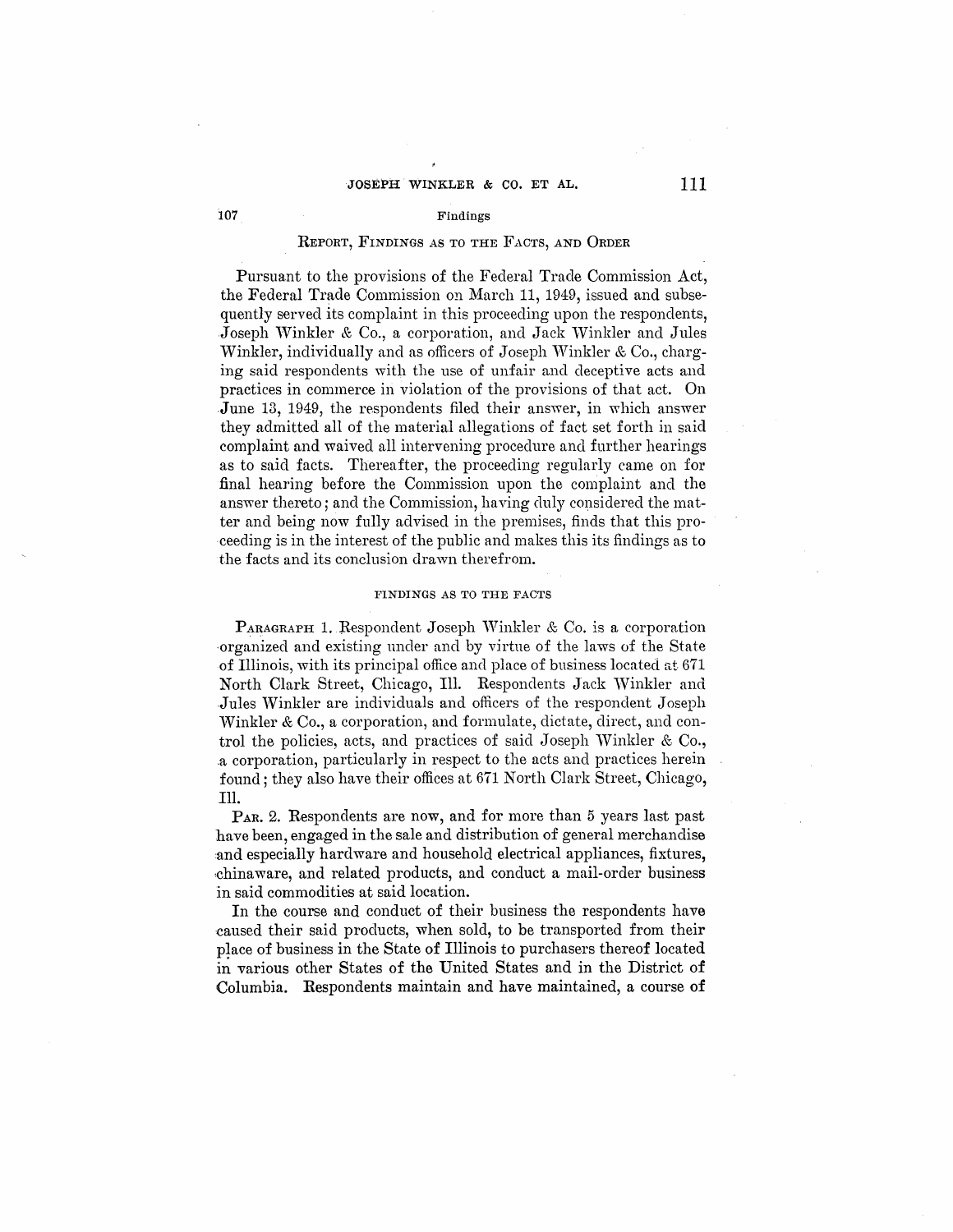# 112 FEDERAL TRADE COMMISSION DECISIONS

# Findings 46 F. T. C.

trade in said products in commerce among and between the various States of the United States and in the District of Columbia. Respondents' volume of trade in such commerce has been substantial.

PAR. 3. In the course and conduct of their business respondents have made false and deceptive statements and claims concerning their wares by means of circulars, catalogs, pamphlets, price lists, and advertisements in newspapers and other periodicals, including but not limited to, an advertisement in "Screenland" magazine, issue of May 1946, a circular entitled ''Winkler's Special Edition" and described as "Catalog 246," a circular entitled "Winkler's Special Edition" and described as "Catalog 147."

Among and typical of the statements and claims so made by respondents are the following:

# AVAILABLE for IMMEDIATE DELIVERY

(Drawing of a Radio) Radios-5 Tube

A.C. and D.C. 28.95 and 38.95

Automatic Electric IRONS<br>6.95 and 8.95

(Drawing of Electric

6.95 and 8.95 Hand **IRON)** 

PLAIN Electric Irons 4.95 and 5.90

(Drawing of Electric Curling Iron)

Electric Curling Irons 2.49 and 2.95

Electric Toasters 4.45 and 7.95

Electric Cookers-2 burner 6.95 and 8.95 (Picture of an Electric Toaster)

#### Enclose deposit with order-balance C. 0. D.

Send 3c stamp for illustrated catalog listing. over. 600 hard-to-get items-Electric appliances. Cooking utensils, Hardware, etc.

> Joseph Winkler & Co. 671 N. Clark St., Dept. 0-4, Chicago 10, Ill.

#### WINKLER'S SPECIAL EDITION

-Many Everyday Needs Now Available-Catalog 246 Joseph Winkler Retail only 671 North Clark Street, Chicago, Illinois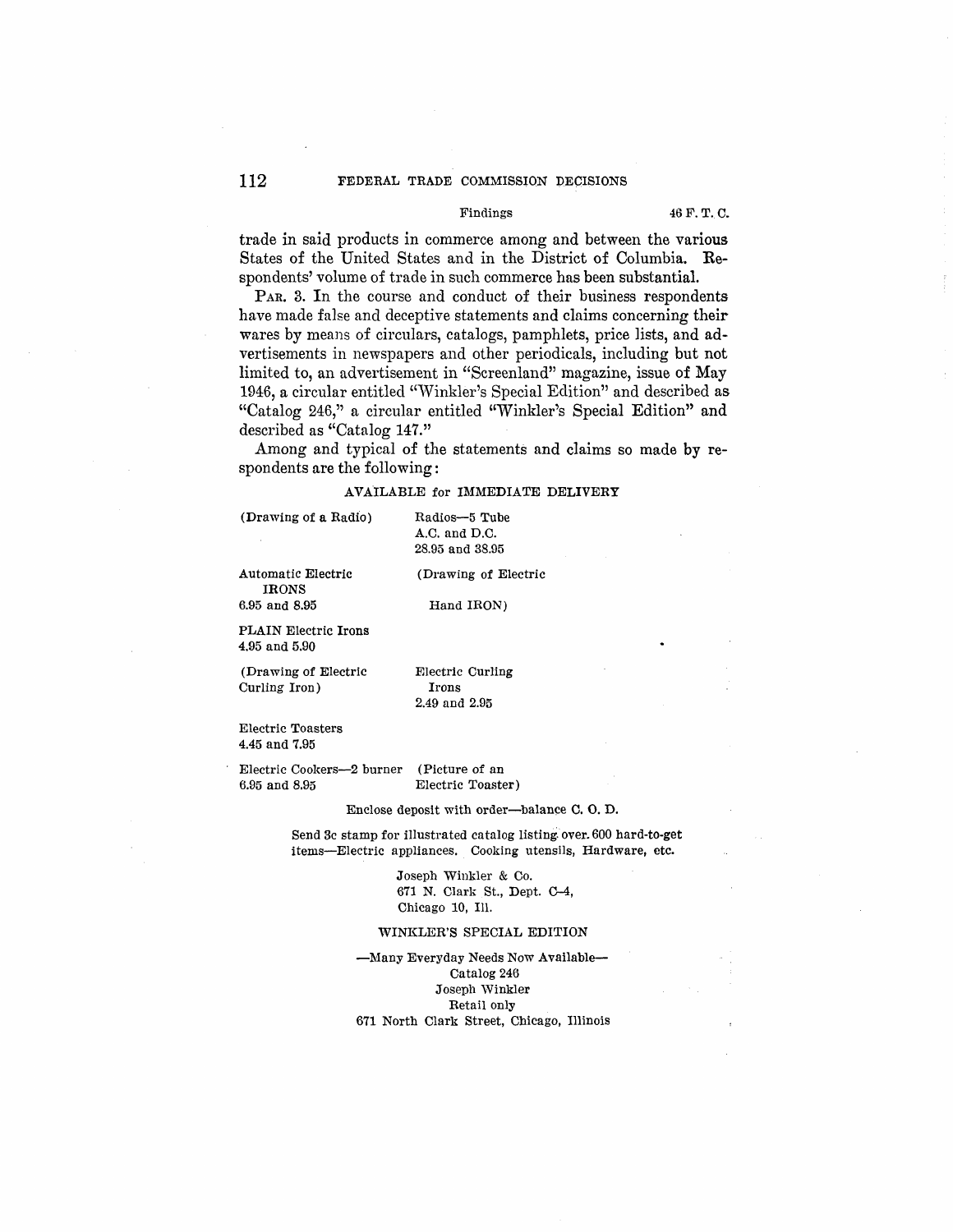# 107 Tindings

I

# WINKLER'S SPECIAL EDITION I

Electrical Goods Plumbing Supplies<br>
...<br>
Hardware<br>
Silverware<br>
Chinaware<br>
Cooking Utensils Hardware Silverware Chinaware Cooking Utensils And many other everyday needs at reduced prices. Catalog 147 Joseph Winkler Wholesale Distributors of General Merchandise 671 North Clark Street, Chicago, Illinois.

In the said circulars, catalogs, pamphlets, price lists, and advertisements respondents have described the wares offered for sale, their kind and quality, and the terms and conditions upon which they can be obtained.

PAR. 4. Through the use of the statements and claims hereinabove set forth, and others similar thereto not specifically set forth herein, respondents represented, directly and by implication, that the said wares were immediately available in unlimited quantities; that goods ordered would be shipped immediately; that respondents' wares were of good quality and were usable for the purposes for which they were intended; that the goods were new in the absence of a statement to the contrary; that the prices quoted by respondents were wholesale prices, and that respondents would ship the commodities as described by respondent according to the orders received.

P<sub>AR</sub>, 5. In truth and in fact the said representations were false and deceptive. Respondents did not have the said goods available in unlimited quantities, or for immediate delivery. In many instances there were long intervals between the receipt of the order and the shipment of the goods ordered. Many of the articles described by respondents were not of good quality, many were not usable for the intended purposes, and some were not new, although this was not disclosed. In many instances respondents did not ship the goods as described by them, and as ordered, but substituted other, inferior, or used articles and articles not in usable condition. The prices quoted by respondents as wholesale prices were not wholesale prices but identical with prices which they quoted as retail prices.

PAR. 6. The use by respondents of the aforesaid false and deceptive representations and claims in connection with the sale and offering for sale of their products in commerce had the tendency and capacity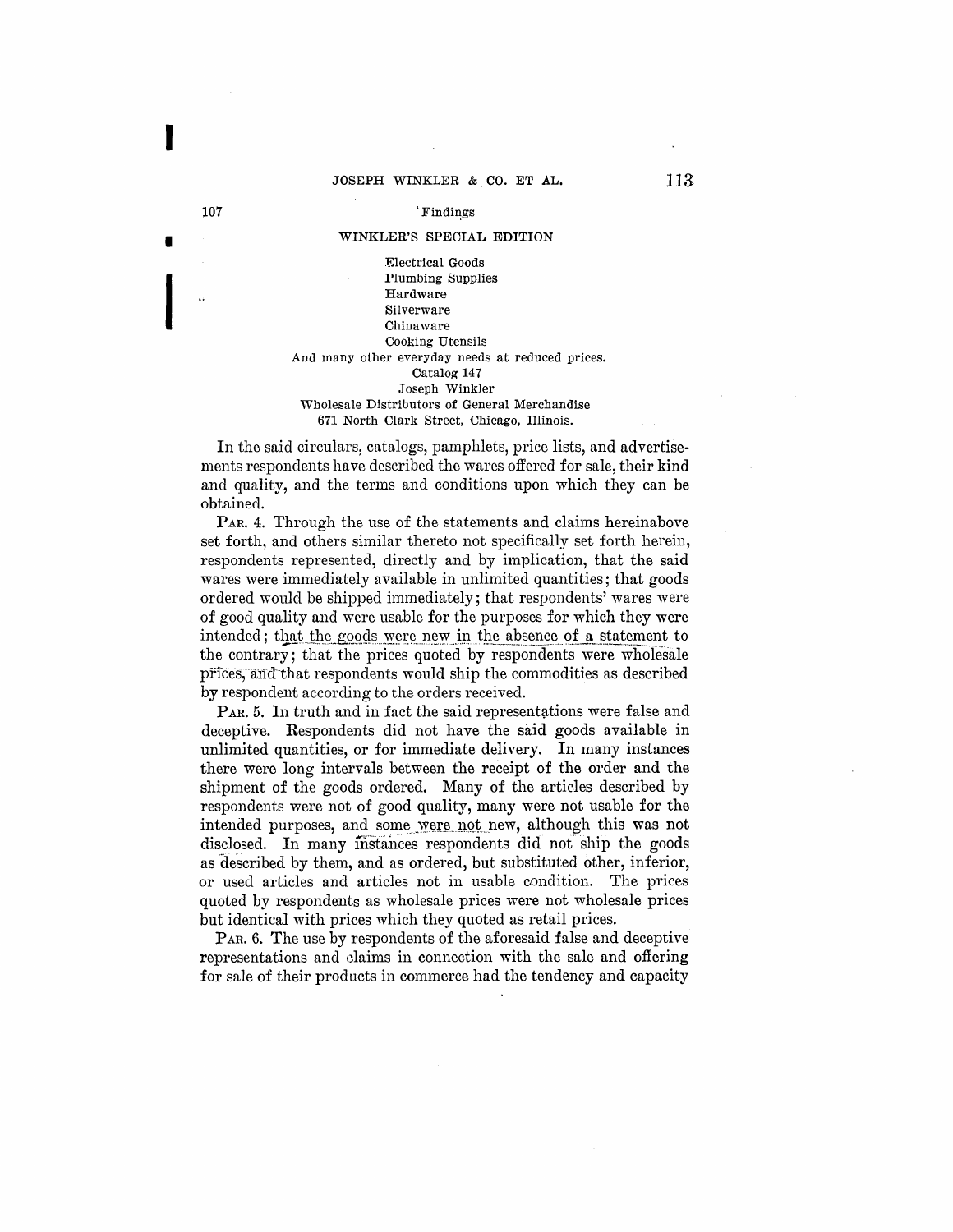to and did mislead and deceive a substantial portion of the purchasing public into the erroneous and mistaken belief that said representations were true and into the purchase of substantial quantities of respondents' products in commerce because of said erroneous and mistaken belief.

# **CONCLUSION**

The aforesaid acts and practices of the respondents as herein found are all to the prejudice and injury of the public and constitute unfair and deceptive acts and practices in commerce within the intent and meaning of the Federal Trade Commission Act.

Commissioner Davis absent.

# **ORDER TO CEASE AND DESIST**

This proceeding having been heard by the Federal Trade Commission upon the complaint of the Commission and the answer of the respondents thereto, in which answer said respondents admitted all the material allegations of fact set forth in said complaint and waived all intervening procedure and further hearings as to said facts; and the Commission having made its findings as to the facts and its con- . clusion that the respondents have violated the provisions of the Federal Trade Commission Act:

*It is ordered*, That respondent Joseph Winkler & Co., a corporation, and its officers, and the respondents Jack Winkler and Jules Winkler, and said respondents' agents, representatives, and employees, directly or through any corporate or other device, in connection with the offering for sale, sale, and distribution of hardware and household electrical appliances, fixtures, chinaware, or other merchandise in commerce as "commerce" is defined in the Federal Trade Commission Act, do forthwith cease and desist from representing, directly or by implication:

(1) That wares not available are in fact available for immediate delivery;

(2) That wares are of good quality, or that they are usable for the purposes for which such wares are customarily used, when such is not a fact:

(3) That used or second-hand articles are new by failing to disclose that they are used or second-hand;

(4) That the established or regular retail prices at which wares are sold or offered for sale are wholesale prices.